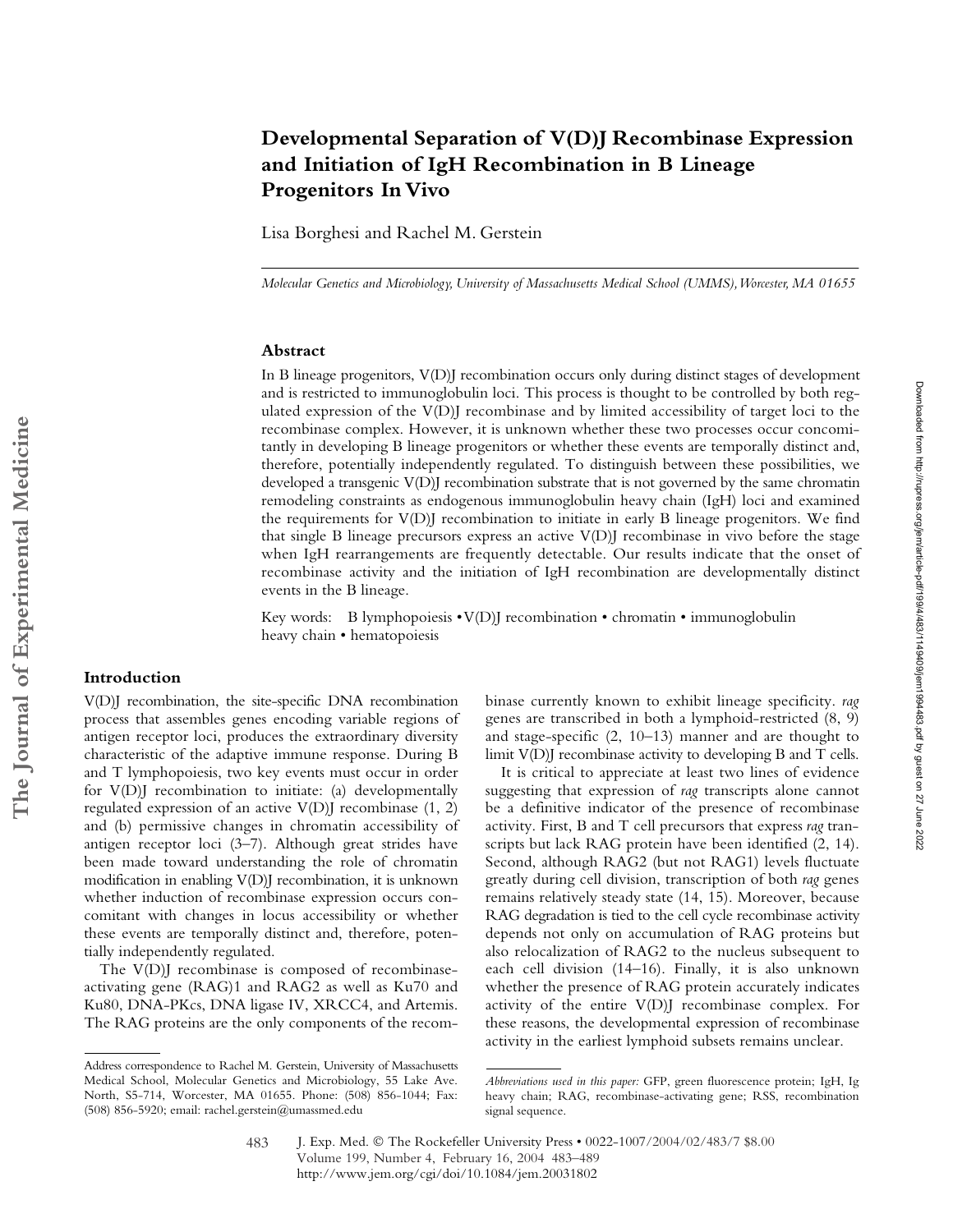Within the B cell compartment, *rag* transcripts are readily detectable in the fraction B (IgM<sup>-B220+</sup>CD43+CD24+) stage of development (11) when  $\sim$ 60% of cells have D-J<sub>H</sub> joins (1, 13). In contrast, only rare (<4% of cells)  $D-J<sub>H</sub>$  rearrangements are detectable in fraction  $A_2$  (17). Recent evidence suggests that *rag* genes may be expressed in fraction  $A_2$  or even earlier stages of development. In fraction  $A_2$ (B220<sup>+</sup>AA4.1<sup>+</sup>CD4<sup>-</sup>CD24<sup>-</sup>), *rag2* locus transcription was detectable using a green fluorescence protein (GFP) reporter construct (12) but not by PCR analysis (13, 18). As another example, *rag1* and *rag2* expression is detectable in lin<sup>-</sup>ckit<sup>lo</sup> progenitors, bipotential cells that retain the capacity to give rise to B cells and NK cells in vitro (19), and  $D_{H}$ -J<sub>H</sub> rearrangements are detectable among CLPs (20).

Currently, it is unknown when  $V(D)$  recombinase expression and activity occurs relative to the changes in accessibility that enable recombination of Ig antigen receptor loci. For example, finding only rare D-J<sub>H</sub> rearrangements in fraction  $A_2$  could reflect lack of recombinase activity or inability to recombine Ig heavy chain (IgH) due to constrained chromatin. This important issue bears not only on our understanding of basic control of V(D)J recombination initiation but also on understanding extrinsic signals that may control these two processes separately. To begin to address this problem, we developed a flow cytometric assay for V(D)J recombinase activity in vivo in which V(D)J recombination is indicated by a fluorescent reporter gene. This approach enables us to examine in vivo the relationship be-



Figure 1. V(D)J recombinase activity in early B lineage precursors. (A) The transgenic H2- SVEX substrate contains VEX (white rectangle) driven by the murine H2K promoter (black rectangle). VEX within the substrate is initially in the antisense orientation and is flanked by V(D)J recombination signal sequences (triangles) which direct inversional recombination. (B) Bone marrow from SB110 H2-SVEX transgenic mice was stained with antibodies to Ly6C, DX5, B220, CD43, CD19, CD24, and IgM in order to examine VEX expression throughout B cell development. The percentage of cells in each region is given. The data are representative of three independent experiments.

484 V(D)J Recombinase Activity Precedes IgH Rearrangement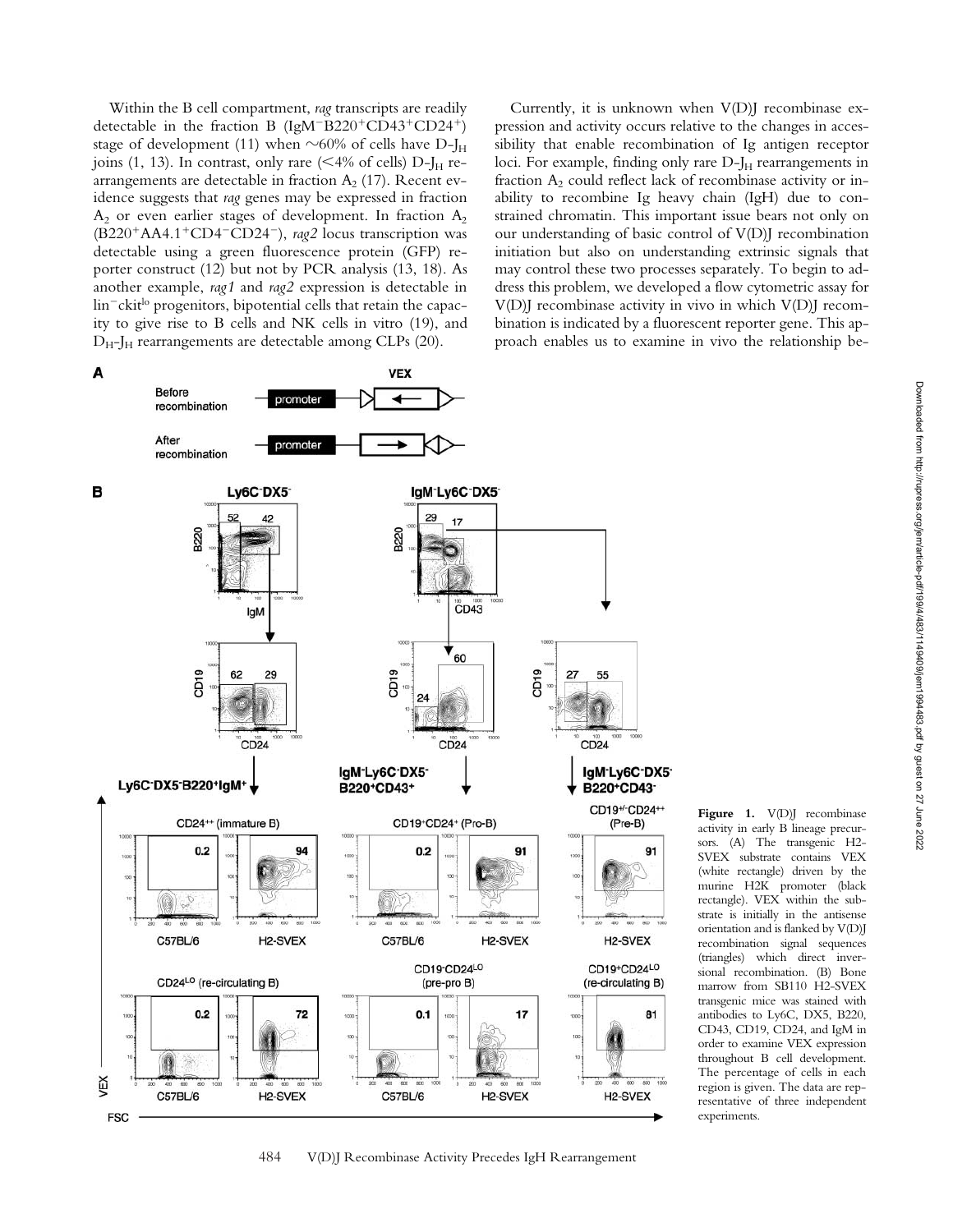tween V(D)J recombinase activity and antigen receptor locus rearrangement in developing lymphocyte precursors.

#### **Materials and Methods**

Mice. C57BL/6 and RAG1<sup>-/-</sup> mice were obtained from the Jackson Laboratories. RAG2 GFP reporter NG BAC mice (FVBN) (12) were backcrossed to C57BL/6 in our laboratory for 12 generations. All mice were treated humanely in accordance with federal and state government guidelines and UMMS institutional animal committees.

*Construction of H2-SVEX Transgenic Mice.* The H2-SVEX transgene was constructed by placing the RSS-VEX-RSS fragment (Fig. 1 A) into the H2K (HIL) transgenic vector using a unique NotI restriction site located between the H2 promoter and the H2 exon fragment as described previously (21). The H2K cassette vector expresses genes under the control of the H2K promoter/enhancer and Moloney MuLV enhancer/poly(A), typically at high levels in HSC and all hematolymphoid cells (21). Inbred C57BL/6 transgenic mice were generated using standard procedures (21).

*Single Cell PCR.* For single cell PCR analysis, cells were sorted directly into Eppendorf 96-well plates containing 10  $\mu$ l/ well of lysis buffer (1 $\times$  Promega Mg<sup>2+</sup>-free PCR buffer, 0.5 mg/ ml proteinase K, 9.2  $\mu$ g/ml tRNA [Sigma-Aldrich]). Plates were incubated at 55°C for 1 h, 95°C for 10 min, and stored at  $-80^{\circ}$ C. The PCR protocol involves two rounds of amplification with heminested primers (1, 22). Primers used were DFLe1 (5'), ACAAGCTTCAAAGCACAATGCCTGGCT; DFLe(G+C) (5), ACGTCGACTTTT(G or C)TCAAGGGATCTACT-ACTGT; J<sub>H</sub>4e1 (3'), AGGCTCTGAGATCCCTAGACAG; J<sub>H</sub>4e2 (3'), GGGTCTAGACTCTCAGCCGGCTCCCTCA-GGG; and J1 (3'), AATGTGCAGAAAGAAAAAAGCCAG. In the first round, PCR amplification was performed with 10  $\mu$ l single cell lysate (or 1  $\mu$ l of control DNA + 9  $\mu$ l ddH<sub>2</sub>O) in 25  $\mu$ l total volume containing 0.25  $\upmu\text{M}$  dNTP, 0.5 U KlenTaq LA, 1 $\times$ KlenTaq LA buffer (40 mM Tricine-KOH [pH 9.2 at 25], 15 mM KOAc, 3.5 mM Mg(OAc)<sub>2</sub>, 7.5 µg/µl BSA), 0.5 mg/ml BSA, and 2  $\mu$ M of each first round primer (DFLe1, 5'J<sub>H</sub>1, J<sub>H</sub>4e1). In the second round,  $1 \mu l$  of first round product was added to a  $25-\mu l$  reaction volume using the same conditions described above except that second round primers (DFLe[G+C] and  $5'$ JH<sub>4</sub> to detect D-J<sub>H</sub>;  $5'$ J<sub>H</sub>1 and J<sub>H</sub>4e2 to detect germline) were used. Both rounds of PCR used the following conditions: 95°C for 1 min, 41 cycles of 94 $^{\circ}$ C for 1 min, 60 $^{\circ}$ C for 1 min, 72 $^{\circ}$ C for 90 s, and 72°C for 10 min. Only samples producing either a germline product or a specific rearrangement product are included in the analysis ( $\sim$ 68% of sorted single cells yielded a PCR product).

*Cell Sorting and Flow Cytometry.* Freshly isolated cells were resuspended to  $3 \times 10^7$ /ml in staining media containing biotin-, flavin-, and phenol red-deficient RPMI 1640 (Irvine Scientific), 10 mM Hepes, pH 7.2, 0.02% sodium azide, 1 mM EDTA, and 3% newborn calf serum, and treated with 2.4G2 Fc block for 10 min on ice. Cells were incubated with primary antibodies for 20 min, then washed three times, incubated with streptavidin reagents for 15 min, and then washed three more times. After the final wash, samples were resuspended in 1  $\mu$ g/ml propidium iodide to exclude dead cells. VEX was detected using 407-nm excitation (23), and GFP from NG transgenics was detected using 488-nm excitation. Primary antibodies included AA4.1 biotin, B220 APC or Cy5PE or FITC, BP-1 biotin (6C3), CD4 Cy5PE or PE, CD19 Cy5PE or FITC, CD24 (clone 30-F1) Alexa 594,

Cascade blue or FITC, CD43 PE, Ly6C biotin or FITC, DX5 biotin or FITC, and IgM (clone 331) biotin or FITC. Secondary reagents were SA-Cy5PE, SA-Alexa 594, SA-Cy7PE, or SA-APC. Antibodies were purchased from BD Biosciences, eBioscience, Southern Biotechnology Associates, Inc., or CALTAG, or purified and conjugated as described (23). Flow cytometry was performed on a 3 laser, 7 detector DIVA FACSVantage or a 3 laser 9 detector LSRII (Becton Dickinson). Data were analyzed with FlowJo software (Tree Star).

#### **Results and Discussion**

*The H2-SVEX Transgenic Recombination Substrate.* The V(D)J recombination substrate H2-SVEX expresses VEX-GFP  $(23)$  as a consequence of  $V(D)$  recombination. As shown in Fig. 1 A, the VEX gene is initially in the antisense orientation and is flanked by V(D)J recombination signal sequences (RSSs). RSSs in this orientation mediate inversion such that after recombination VEX is in the correct orientation for expression. Cells that undergo V(D)J recombination are VEX<sup>+</sup>; these cells are easily detected and quantified by FACS®. VEX expression and H2-SVEX rearrangement completely depends on the presence of *rag1*, and coding joint and signal joint recombination products have the expected sequence (21).

H2-SVEX recombination is not governed by the same chromatin remodeling constraints as endogenous IgH or TCR antigen receptor loci for two reasons. First, the H2- SVEX construct is driven by an active H2K promoter/Mo-MLV enhancer that enables robust transgene expression, and presumably, accessibility in primary pro-B and pro-T cells (21). Second, the H2-SVEX substrate does not contain Ig (or TCR) locus transcription regulatory regions and, therefore, cannot be regulated in the same manner as endogenous IgH (or TCR) loci. Thus, the absence of common regulatory motifs between the H2-SVEX substrate and endogenous antigen receptor loci enables us to distinguish cells with an active V(D)J recombinase but inaccessible IgH loci from cells that have an active recombinase and accessible loci.

*V(D)J Recombinase Activity in the Earliest B Lineage Precursors.* We have shown previously that VEX expression is both efficient and restricted to lymphocytes. For example, 84-86% of CD19<sup>+</sup>IgM<sup>+</sup> splenic cells and 91-93% of CD3<sup>+</sup> splenic T cells are VEX<sup>+</sup>, whereas  $\leq 0.5\%$  of myeloid and granulocytes express VEX (21). As bone marrow pro-B cells are actively rearranging IgH genes and preB cells are actively rearranging IgL genes (1, 11, 22), pro- and preB cells should express an active V(D)J recombinase capable of rearranging the H2-SVEX substrate, and we examined VEX expression at these stages of development.

As shown in Fig. 1 B, within the DX5<sup>-</sup>Ly6C<sup>-</sup>IgM<sup>-</sup> subset of bone marrow, VEX is expressed in 91% of both B220<sup>+</sup>CD43<sup>+</sup>CD19<sup>+</sup>CD24<sup>+</sup> pro-B cells (third row, middle panels) and  $B220^+CD43^-CD19^+CD24^{2+}$  preB cells (third row, right panel). Similar results were obtained with two independent H2-SVEX founder lines (SB110 and SB88), indicating position-independent recombination of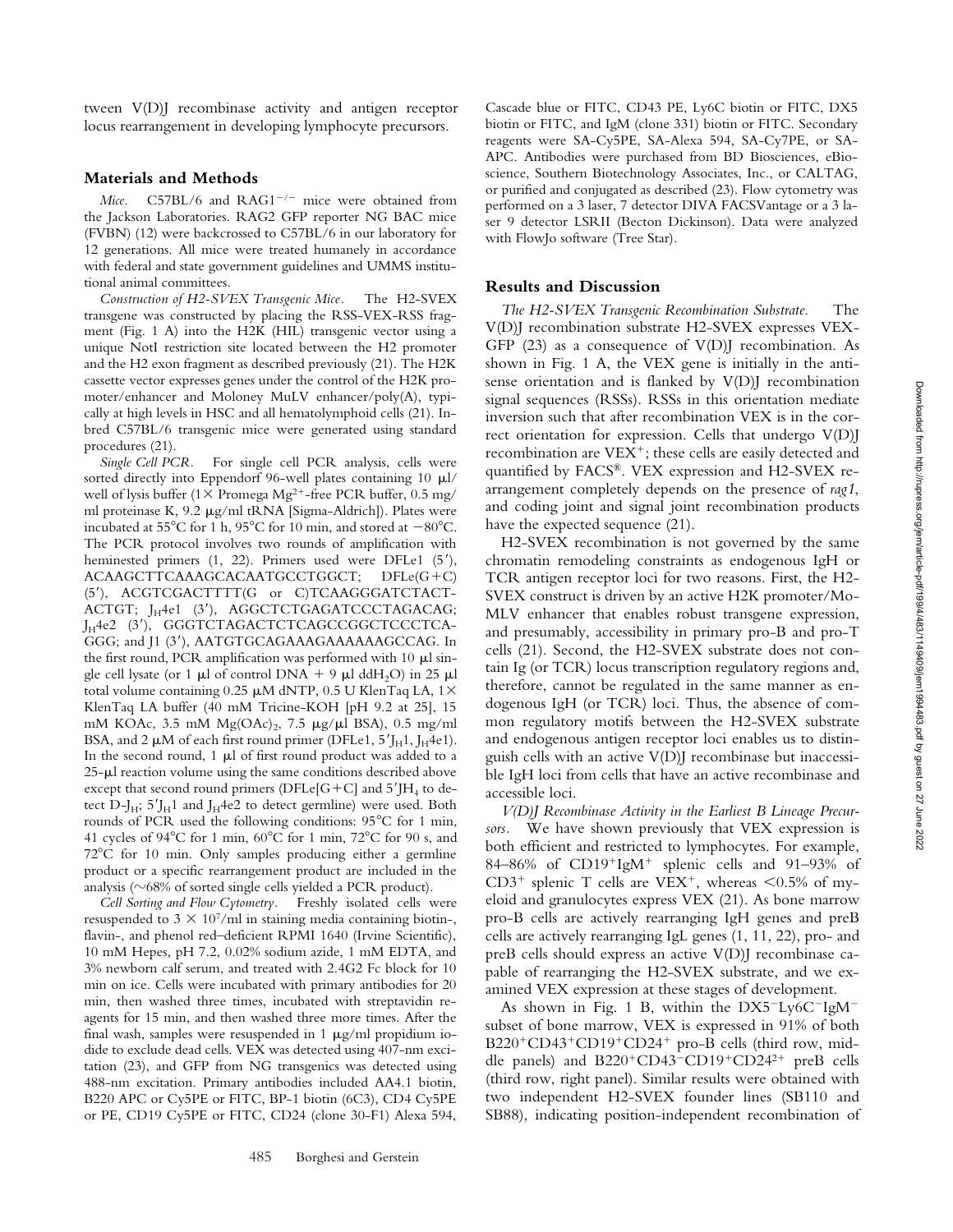the transgenic substrate (not depicted). Importantly, the B220<sup>+</sup>CD43<sup>+</sup>CD19<sup>-</sup>CD24<sup>LO</sup> pre-pro-B cell population (24) has  $17\%$  VEX<sup>+</sup> cells (Fig. 1 B, fourth row, middle panels). This pre-pro-B cell population has been shown to produce B lineage lymphocytes with extraordinarily high cloning efficiency and is one of the earliest defined B lineage–restricted subsets (24).

Because VEX is driven by a constitutively active promoter, VEX acts a permanent marker of cells that have, or had, V(D)J recombinase activity. Therefore, typically 90% of immature bone marrow B cells (Fig. 1 B, third row, left panels) are VEX<sup>+</sup>, whereas rag1 and rag2 expression are down-regulated in this B cell population (2). Interestingly, a small decrease in the percentage of  $VEX^+$  cells is consistently detected within more mature B cell subsets, since 84% of IgM<sup>+</sup>CD19<sup>+</sup> splenic B cells (21) and 72% of recirculating IgM<sup>+</sup> bone marrow B cells (Fig. 1 B, fourth row, left panels) are  $VEX^+$ . This decrease is unlikely to be due to reduced expression of the recombination reporter transgene because expression of a second transgene, H2BEX (which is analogous to H2-SVEX except that V(D)J recombination is not required for GFP expression), is expressed at uniformly high levels (>95%) throughout all stages of B cell development (not depicted). Alternatively, it is possible that somatic hypermutation or other late stage events may influence H2-SVEX recombination or expression. Thus, H2-SVEX may be a useful tool for examining molecular processes characteristic of mature B cells. Together, these experiments indicate that H2-SVEX is efficiently recombined in the earliest B lineage progenitors in vivo and that VEX expression is readily detectable in these developmental populations.

*Simultaneous Analysis of rag Expression and Recombinase Activity in B Lineage Progenitors.* Progenitor B cells can be divided into specific developmental subsets in which  $D-J_H$ rearrangements are not readily detectable. Fraction A cells largely retain germline configuration of endogenous IgH loci (11, 12, 17), and there are two possible explanations for this observation: (a) the  $V(D)$  recombinase is not yet expressed or (b) the V(D)J recombinase is expressed but



**Figure 2.** Simultaneous analysis of *rag2* transcription and recombinase activity in B lineage progenitors. (A) Bone marrow obtained from the  $F_1$  progeny of RAG2  $GFP \times H2-SVEX (SB110)$ animals (fourth column) was stained with antibodies to identify B lineage progenitors. The B220<sup>+</sup>CD43<sup>+</sup>DX5<sup>-</sup>Ly6C<sup>-</sup>IgM<sup>-</sup> subset of bone marrow was then gated to examine CD19-CD24pre-pro-B cells (first row), CD19<sup>-</sup>CD24<sup>+</sup> early pro-B (second row), and CD19+CD24+ late pro-B (third row) cells. Gated samples were simultaneously examined for GFP expression, an indicator of *rag2* transcription, and VEX expression, an indicator of V(D)J recombinase activity. Because the GFP expression in RAG2 GFP NG animals is so bright (12), a small percentage  $(<3\%)$  of the GFPBRIGHTVEX- cells fall into the GFP+VEX<sup>+</sup> quadrant due to limitations of compensation. Therefore, bone marrow from single transgenic RAG2 GFP NG mice (second column), single transgenic H2-SVEX transgenic mice (third column), and nontransgenic B6 control mice is provided for comparison. The percentage of cells in each region is given. (B) VEX and GFP expression was similarly examined in Ly6C-DX5- fraction  $A_2$  (AA4.1<sup>+</sup> B220<sup>+</sup> CD24<sup>-</sup> CD4<sup>-</sup>) bone marrow cells. The data are representative of two to five independent experiments.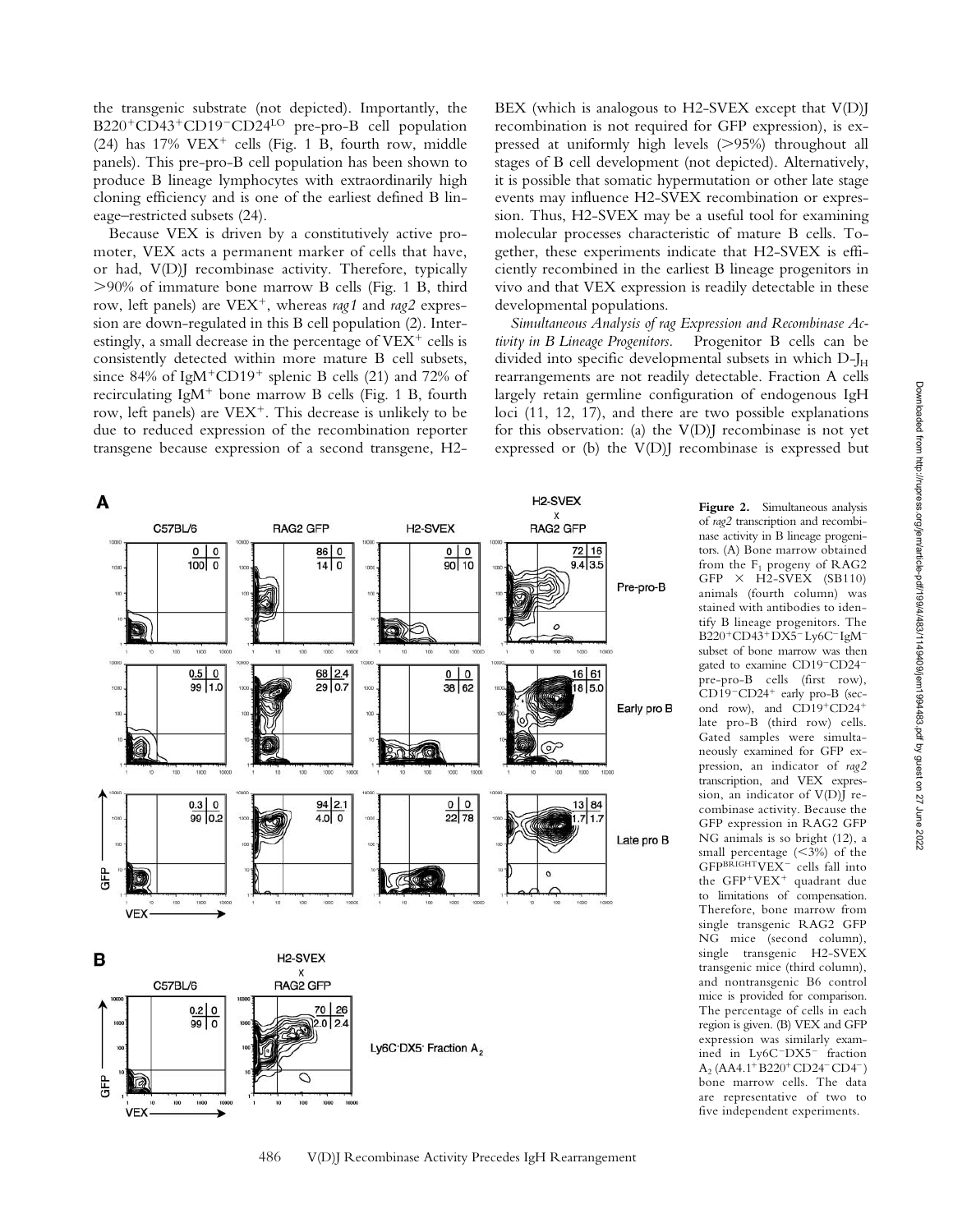IgH loci are not accessible to the recombinase complex due to chromatin restrictions. We predicted that if the  $V(D)$ recombinase is active as early as the fraction A stage of development, it will recombine the H2-SVEX target regardless of endogenous IgH loci susceptibility.

For these experiments, we analyzed VEX expression in progenitor B subsets derived from the progeny of crosses between H2-SVEX and NG transgenic RAG2 reporter mice (12). This approach enables us to examine both RAG2 gene transcription (GFP) and V(D)J recombinase activity (VEX) in single lymphocyte progenitors. VEX and GFP have distinct excitation requirements, and thus can be readily resolved (23). Fig. 2 A depicts GFP versus VEX (within B220<sup>+</sup>CD43<sup>+</sup>DX5<sup>-</sup>Ly6C<sup>-</sup>IgM<sup>-</sup> cells) for prepro-B (CD19<sup>-</sup>CD24<sup>-/LO</sup>), early pro-B (CD19<sup>-</sup>CD24<sup>+</sup>), and late pro-B  $(CD19+CD24^+)$  cells.

Within pre-pro-B cells from SB110 H2-SVEX animals, 10–20% of the cells are  $VEX^{+}$  (Fig. 2 A, top row) indicating the presence of an active  $V(D)$  recombinase complex at this stage in development. Similar results are observed with SB88 H2-SVEX mice (not depicted). These data are supported by the fact that nearly 90% of pre-pro-B cells express the GFP reporter of *rag2* (Fig. 2 A, top row, second and fourth columns). Moreover, 16–20% of this subset and 26% of Ly6C<sup>-</sup>DX5<sup>-</sup> fraction  $A_2$  cells simultaneously express GFP and VEX (compare the top row, fourth column of Fig. 2 A with Fig. 2 B; and not depicted), providing evidence using independent transgenic strains that the V(D)J recombination machinery is both present and active in this developmental subset. It remains unclear whether the modest percentage (9.4–18%) of GFP<sup>-</sup>VEX<sup>-</sup> pre-pro-B and pro-B cells reflects a population of precursors that simply has not yet received the appropriate developmental signals or a population of non–B lineage contaminants. The ability to sort these subsets based on GFP and VEX expression will provide a useful tool for evaluating their contribution to the B lineage.

Although the percentage of  $GFP<sup>+</sup>$  cells remains uniformly high  $($ >70%) across the pro-B subsets, the percentage of cells that express both GFP and VEX progressively increases from 16% in pre-pro-B to 61% in early pro-B and 84% in late pro-B. This is consistent with previous detection of *rag2* transcripts at very low levels in fraction A cells and markedly higher levels of transcripts in later pro-B cells. These observations provide direct evidence that the V(D)J recombinase is expressed and active in pre-pro-B/ fraction  $A_2$  cells, despite the fact that the majority of these cells are not rearranging endogenous IgH loci (13, 17, 18).

By examining the H2-SVEX and RAG2 reporter transgenes, we also find that *rag* expression is proportional to recombinase activity in pro-B cells but only to a degree. As the mean fluorescence intensity of GFP within the GFP subset increases from 484 to 666 as cells progress from propre-B to early pro-B, indicating a higher per cell level of GFP, the percentage of cells that express VEX also increases (Fig. 2 A, pre-pro-B compared with early pro-B). However, even within the GFP-expressing subset not all

 $GFP<sup>+</sup>$  pro-B cells recombine the substrate (Fig. 2 A). That VEX expression within pro-B cells is proportional to *rag* transcript levels is also clearly shown by our analysis of E*rag* mice in which VEX is modestly decreased in pro-B cells lacking one copy of the E*rag* enhancer of *rag* expression and severely decreased in mice lacking both copies of the enhancer (21). Together, these results suggest that (a)  $V(D)$ recombination occurs most efficiently in cells that express high levels of *rag1* and *rag2* and (b) *rag* gene transcription may not be the only factor that dictates or limits efficient V(D)J recombination.

*V(D)J Recombinase Activity in B Lymphoid Progenitors with Germline IgH Loci.* To directly compare the developmental stages at which recombination activity and IgH rearrangement is induced, we characterized IgH rearrangement status in VEX<sup>+</sup> and VEX<sup>-</sup> early B lineage progenitors. According to one model, the earliest B cells arise from the  $CD4$ <sup>-</sup>AA4.1<sup>+</sup> subset (fraction A<sub>2</sub>) of total fraction A, and the majority of these cells have germline IgH (13, 17). Typically, 20–30% of Ly6C<sup>-</sup>DX5<sup>-</sup> fraction  $A_2$  cells isolated from H2-SVEX animals express VEX (Fig. 2 B, and not depicted) versus 0% from control B6. Moreover, 26% of Ly6C<sup>-</sup>DX5<sup>-</sup> fraction A<sub>2</sub> cells simultaneously express VEX and GFP (Fig. 2 B). Then, we sorted single fraction  $A_2$  cells on the basis of VEX expression and directly examined IgH rearrangement status by single cell PCR.

All IgH recombination events within fraction  $A_2$  are contained within the VEX<sup>+</sup> subset. We found that  $22/43$  $VEX^+$  and 0/34  $VEX^-$  fraction  $A_2$  progenitors have detectable  $D-J_H$  joins (Table I). According to another model (24), B lineage development proceeds through a B220<sup>+</sup>CD43<sup>+</sup>CD19<sup>-</sup>DX5<sup>-</sup>Ly6C<sup>-</sup> stage. When single cells from this subset were purified, as with fraction  $A_2$ , we found that all  $D-J_H$  recombination events are contained within the VEX<sup>+</sup> subset (11 out of 25 in VEX<sup>+</sup> and 0 out of 33 in VEX<sup>-</sup> cells; Table I). Both models predict developmental progression through the fraction B(B220<sup>+</sup>CD43<sup>+</sup>CD24<sup>+</sup>BP-1<sup>-</sup>) stage, and we found nearly

**Table I.** *Single Cell Detection of D-J Joins at IgH Loci*

| VEX  | No. of $D-I_H^+$ /N cells |
|------|---------------------------|
| $^+$ | 22/43                     |
|      | 0/34                      |
| $^+$ | 11/25                     |
|      | 0/33                      |
| $^+$ | 28/29                     |
|      | 15/34                     |
|      |                           |

Single cells sorted from H2-SVEX transgenics (SB110 or SB88) were analyzed by PCR to detect  $D-J_H$  joins (see Materials and Methods). Fraction  $A_2$  is defined as  $AA4.1^+B220^+CD24^-CD4^-$ , pre-pro-B cells are B220<sup>+</sup>CD43<sup>+</sup>CD19<sup>-</sup>DX5<sup>-</sup>Ly6C<sup>-</sup>, and fraction B is  $B220^+CD43^+CD24^+BP-1^-$ .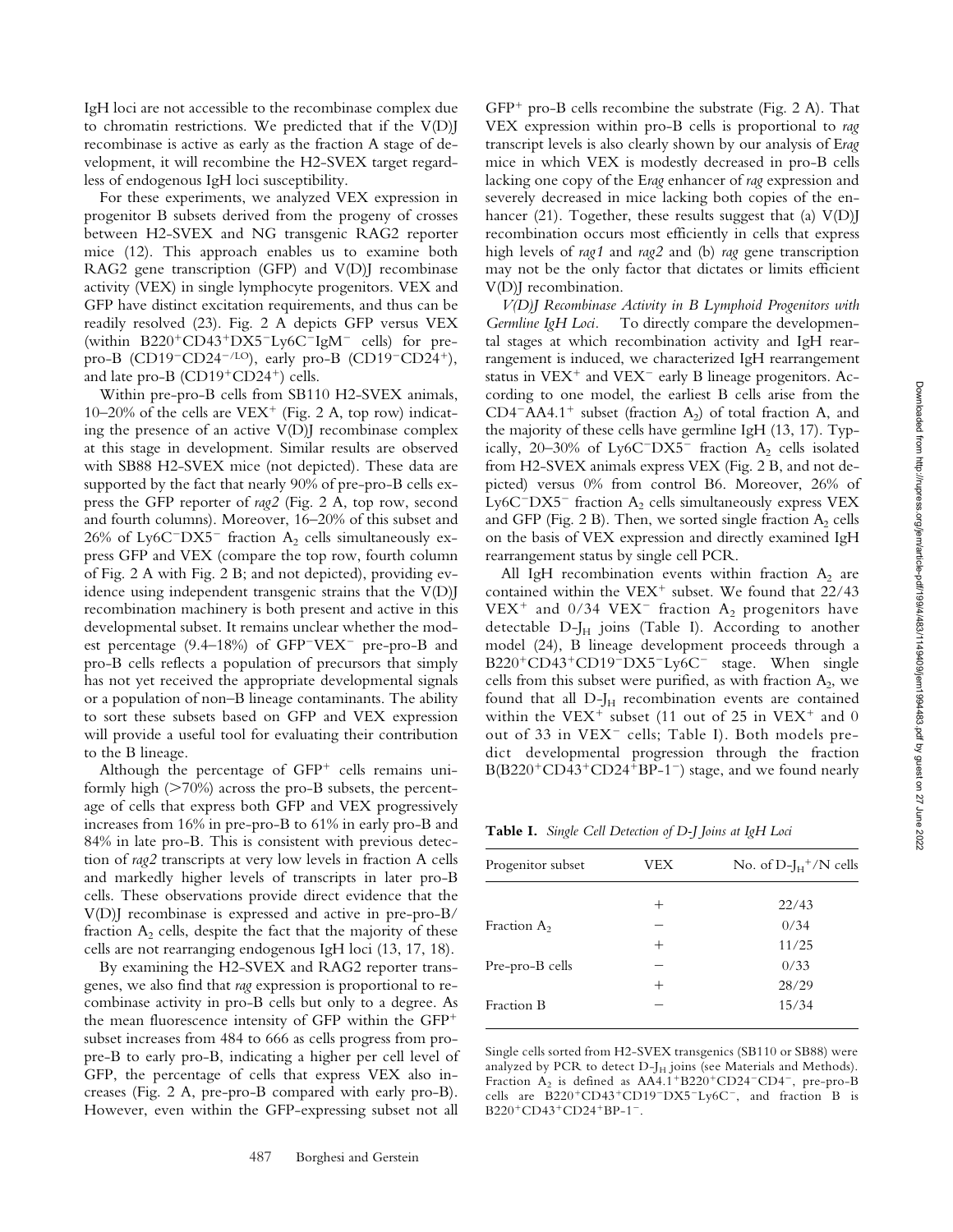all VEX<sup>+</sup> fraction B cells (28 out of 29 cells analyzed; Table I) had  $D-I_H$  joins.

These data highlight two important findings. First, our data showing that only half of VEX<sup>+</sup> early B cell progenitors (defined according to either of two developmental models) have  $D-J_H$  joins provides evidence that  $V(D)J$  recombinase expression and V(D)J recombination initiation of antigen receptor loci are separable events. This observation suggests not only that recombinase expression may precede chromatin remodeling in B cell development but also that recombinase activity and chromatin accessibility may be separately regulated. IL-7 influences  $V_H$  locus accessibility in pro-B cells (4); however, factors that control  $D-J<sub>H</sub>$  accessibility in the earliest stages of B lineage development remain uncharacterized.

Second, one of the most striking characteristics of the H2-SVEX system is the accuracy with which VEX expression predicts  $V(D)$  recombination of IgH. All of the fraction  $A_2$  progenitors or B220<sup>+</sup>CD43<sup>+</sup>CD19<sup>-</sup>DX5<sup>-</sup>Ly6C<sup>-</sup> pre-pro-B cells that had detectable  $D-J_H$  recombination events were contained within the  $VEX^{+}$  subset (Table I). This is an important observation as it is clear that the earliest B lineage precursor subsets including fraction A are not homogenous populations (25, 26); yet few tools are available for dividing these subsets on the basis of relevant molecular characteristics. One prediction drawn from our findings is that  $VEX^+$  fraction  $A_2$  or pre-pro-B cells contain a subset of cells that are in the process of chromatin remodeling of the  $D-J_H$  region of IgH.

In conclusion, by using a transgenic  $V(D)$  recombination reporter substrate that lacks Ig or TCR locus transcriptional control elements, we assayed recombinase activity at a transgenic locus subject to different accessibility constraints than IgH. Our findings demonstrate that the V(D)J recombinase is active in early B lineage progenitors with germline IgH status and provide direct evidence that developmentally regulated expression of the V(D)J recombinase is not the limiting step to initiation of recombination at antigen receptor loci. The major implications of these data are that recombinase expression and IgH recombination are developmentally distinct events. We have already begun to dissect control of recombinase activity in lymphoid progenitors (21), and we expect the H2-SVEX model system to be similarly valuable for investigators studying the signaling pathways and specific mechanisms of chromatin modifications that contribute to "active" versus "inactive" recombination targets (7). For example, it would be useful to compare the relative frequency of histone modifications at distinct recombination targets (e.g., IgH and H2-SVEX) that we predict would have varying levels of accessibility during the pre-pro-B stage of development.

We gratefully acknowledge Ranjan Sen, Dipanjan Chowdhury, Michel Nussenzweig, David Allman, Mark Schlissel, Richard Hardy, and Joe Labrie for thoughtful discussions, and Kim Martin, Julie O'Connor, Angela Ariza, Neal Gehani, and Danielle Davignon for invaluable assistance with experiments. Naomi Rosenberg (Tufts University School of Medicine, Boston, MA) and Chris Roman (State University of New York-Downstate Medical Center, Brooklyn, NY) kindly provided the 300-35 and A12 cell lines, respectively. We are grateful to Michel Nussenzweig (The Rockefeller University, New York, NY) for the NG RAG2 GFP transgenic. Finally, we thank the UMMS Flow Cytometry Facility and UMMS Transgenic Facility for their excellent help.

This work is supported by National Institutes of Health grant RO1 AI043534-03 (to R.M. Gerstein), training grant AI007349- 14 (L. Borghesi), and grant NIDDK 5 P30 DK32520 to the UMMS Diabetes and Endocrinology Center.

*Submitted: 16 October 2003 Accepted: 19 December 2003*

### **References**

- 1. Ehlich, A., V. Martin, W. Muller, and K. Rajewsky. 1994. Analysis of the B-cell progenitor compartment at the level of single cells. *Curr. Biol.* 4:573–583.
- 2. Grawunder, U., T.M. Leu, D.G. Schatz, A. Werner, A.G. Rolink, F. Melchers, and T.H. Winkler. 1995. Down-regulation of RAG1 and RAG2 gene expression in preB cells after functional immunoglobulin heavy chain rearrangement. *Immunity.* 3:601–608.
- 3. Johnson, K., C. Angelin-Duclos, S. Park, and K.L. Calame. 2003. Changes in histone acetylation are associated with differences in accessibility of V(H) gene segments to V-DJ recombination during B-cell ontogeny and development. *Mol. Cell. Biol.* 23:2438–2450.
- 4. Chowdhury, D., and R. Sen. 2001. Stepwise activation of the immunoglobulin {micro} heavy chain gene locus. *EMBO J.* 20:6394–6403.
- 5. Durum, S.K., S. Candeias, H. Nakajima, W.J. Leonard, A.M. Baird, L.J. Berg, and K. Muegge. 1998. Interleukin 7 receptor control of T cell receptor gamma gene rearrangement: role of receptor-associated chains and locus accessibility. *J. Exp. Med.* 188:2233–2241.
- 6. McMurry, M.T., and M.S. Krangel. 2000. A role for histone acetylation in the developmental regulation of VDJ recombination. *Science.* 287:495–498.
- 7. Morshead, K.B., D.N. Ciccone, S.D. Taverna, C.D. Allis, and M.A. Oettinger. 2003. Antigen receptor loci poised for V(D)J rearrangement are broadly associated with BRG1 and flanked by peaks of histone H3 dimethylated at lysine 4. *Proc. Natl. Acad. Sci. USA.* 100:11577–11582.
- 8. Schatz, D.G., M.A. Oettinger, and D. Baltimore. 1989. The V(D)J recombination activating gene, RAG-1. *Cell.* 59: 1035–1048.
- 9. Oettinger, M.A., D.G. Schatz, C. Gorka, and D. Baltimore. 1990. RAG-1 and RAG-2, adjacent genes that synergistically activate V(D)J recombination. *Science.* 248:1517–1523.
- 10. Monroe, R.J., K.J. Seidl, F. Gaertner, S. Han, F. Chen, J. Sekiguchi, J. Wang, R. Ferrini, L. Davidson, G. Kelsoe, and F.W. Alt. 1999. RAG2:GFP knockin mice reveal novel aspects of RAG2 expression in primary and peripheral lymphoid tissues. *Immunity.* 11:201–212.
- 11. Hardy, R.R., C.E. Carmack, S.A. Shinton, J.D. Kemp, and K. Hayakawa. 1991. Resolution and characterization of pro-B and pre-pro-B cell stages in normal mouse bone marrow. *J. Exp. Med.* 173:1213–1225.
- 12. Yu, W., Z. Misulovin, H. Suh, R.R. Hardy, M. Jankovic, N. Yannoutsos, and M.C. Nussenzweig. 1999. Coordinate regulation of RAG1 and RAG2 by cell type-specific DNA ele-